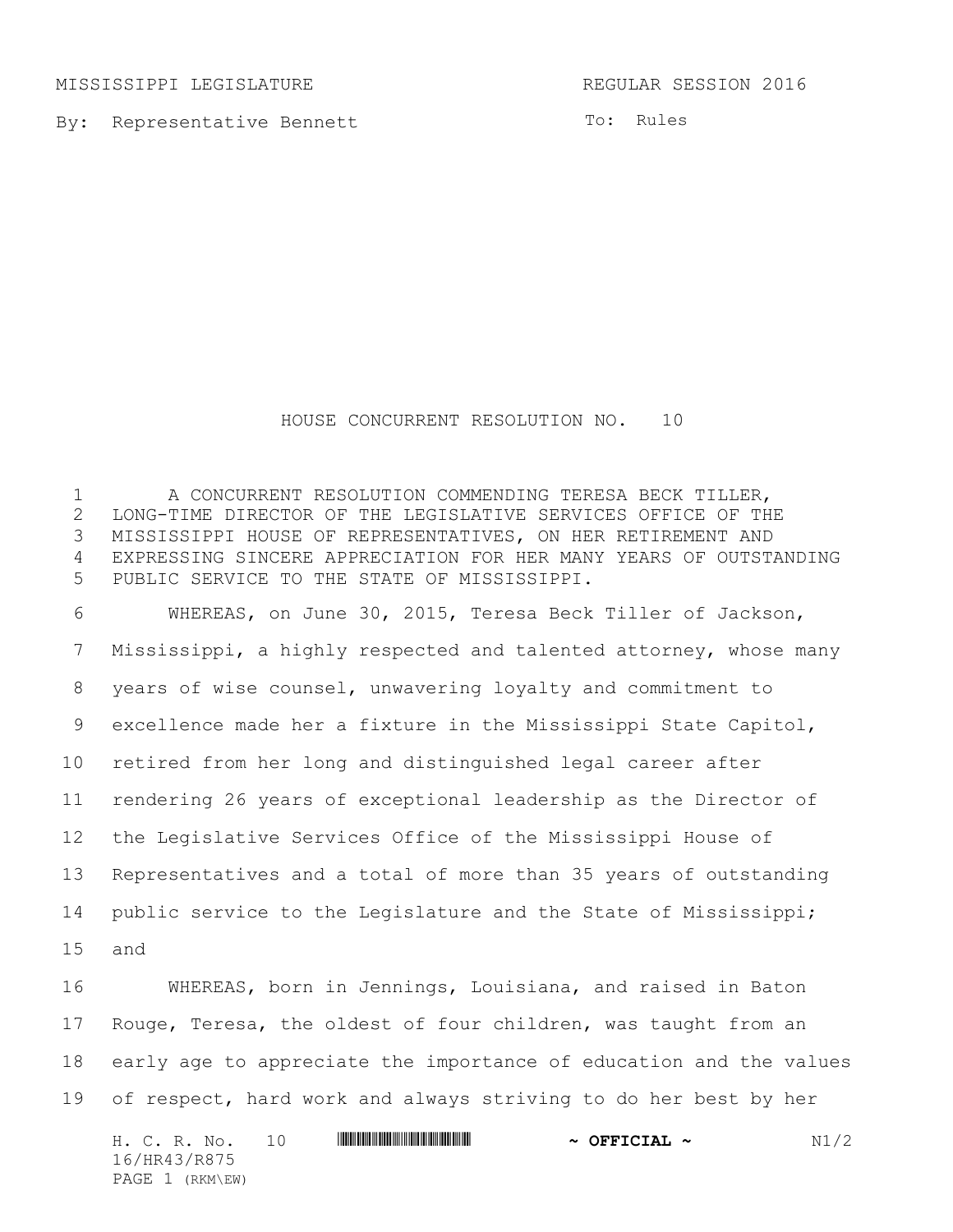mother who was a professor at Louisiana State University, the late Frances W. Beck, and father, William D. Beck, Jr., a geophysical engineer and attorney; and

 WHEREAS, in the spring of 1972, after graduating early from St. Joseph's Academy, Teresa enrolled at LSU, where she was a member of Kappa Delta Sorority, and during her undergraduate years, Teresa broadened her educational experience by traveling overseas to study the French language at the University of Grenoble in France before enrolling in the LSU Paul M. Hebert Law Center and being awarded a bachelor of art's degree from LSU upon completing her first year of law school in 1976; and

 WHEREAS, after earning her juris doctorate degree from LSU and being admitted to the Louisiana Bar in 1978, Teresa practiced law in the private sector in Metairie and New Orleans until 1980 when she relocated to Jackson, gained admittance to The Mississippi Bar and was hired to work in the House Legislative Services Office, thereby beginning, unbeknownst to her at that time, what would become a highly respected career that as of her retirement, spanned well over half her lifetime; and

 WHEREAS, during the 1980s, Teresa, then committee counsel to the House Judiciary A, Judiciary B and Elections Committees, experienced some of her most enjoyable years as a House attorney, and while Teresa ultimately wrote and counseled legislators on countless significant pieces of legislation which shaped public policy in Mississippi, one of her most memorable tasks was

H. C. R. No. 10 **. AND AND AN AND AN AND AN AND AN AND AN AND AN AND AN AND AN AN AND AN AN AN AN AN AN AN AN** 16/HR43/R875 PAGE 2 (RKM\EW)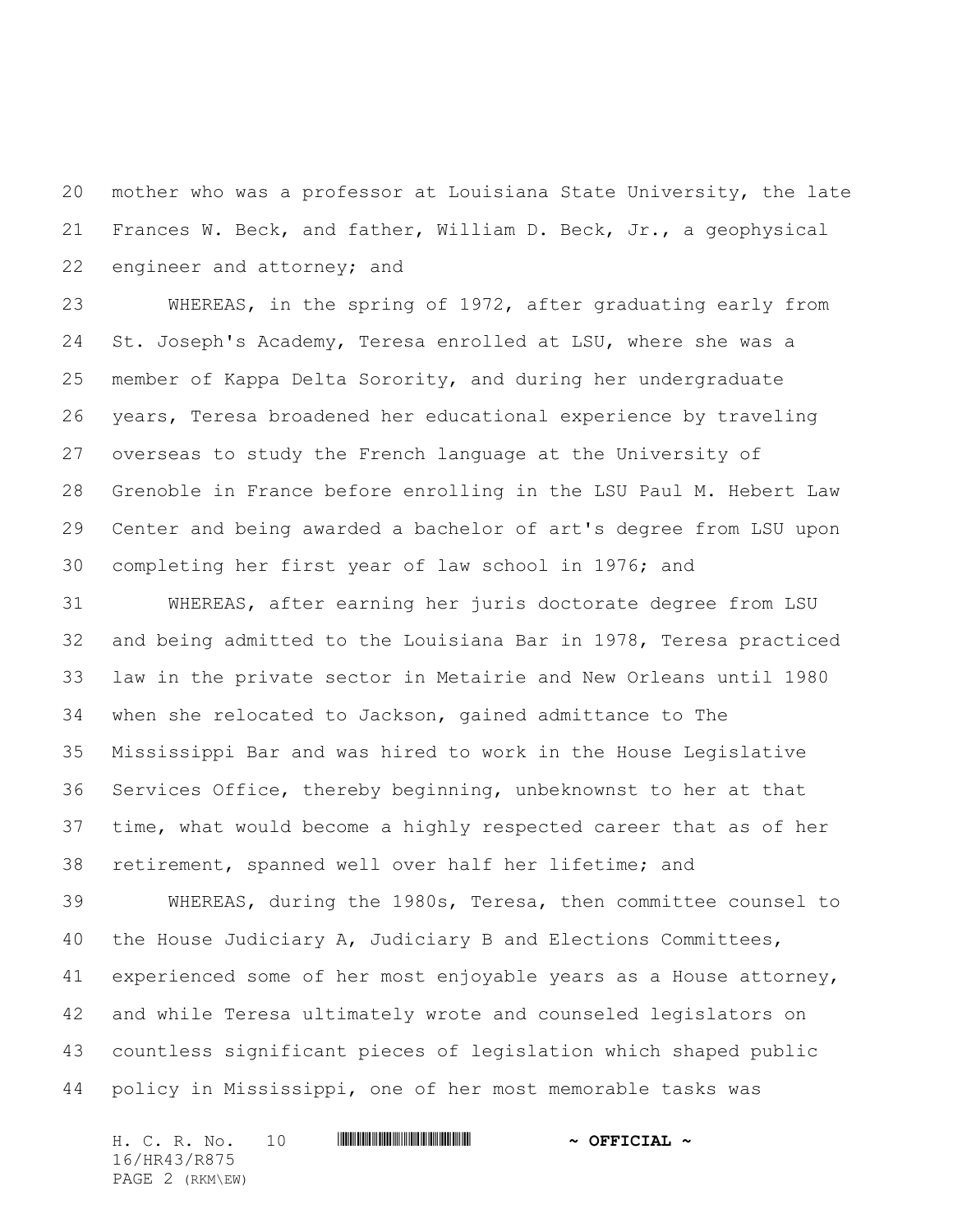drafting the Election Code of 1986 and traveling to Washington, 46 D.C., to represent the Legislature before the United States Department of Justice in order to secure the landmark legislation's approval under the Voting Rights Act of 1965; and WHEREAS, Teresa's untiring work ethic and standard of excellence, along with her natural affinity for the unique legal work of a legislative attorney and proven loyalty to the House, did not go unnoticed, and in June 1989, Teresa was tapped to be the Director of the Legislative Services Office under then newly-elected Speaker Tim Ford; and

 WHEREAS, intent on improving both the efficiency and quality of the overall work product of the LSO in her early years as director, Teresa focused on transforming the mentality of the staff into that of a team comprised of different players working together toward a common goal, and as a means to that end, she established the current system of referring bill requests to the attorneys who collectively work weekends and late evening hours, assisting each other when necessary, in order to maintain steady progress toward meeting the daunting task of successfully preparing nearly 2,000 House bills before the annual legislative deadline for the introduction of those bills; and

 WHEREAS, Teresa, always striving to improve her leadership skills while advancing the legal profession in the public sector and particularly, in the legislative arena, was an active committee member and leader in several prominent organizations,

H. C. R. No. 10 **. AND AND AN AND AN AND AN AND AN AND AN AND AN AND AN AND AN AN AND AN AN AN AN AN AN AN AN** 16/HR43/R875 PAGE 3 (RKM\EW)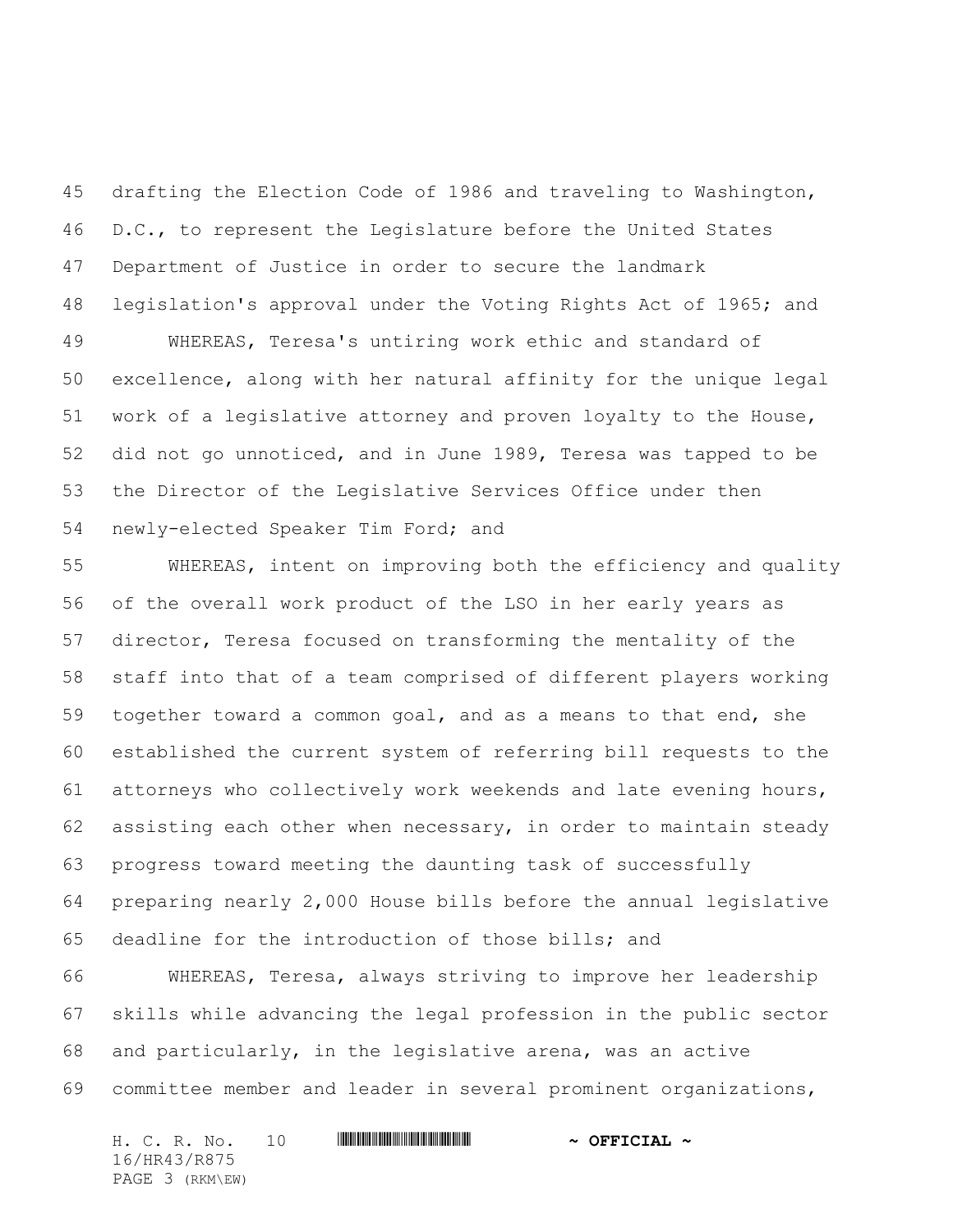including: the Council of State Governments, as a graduate of the prestigious Henry Toll Fellowship Program; the Uniform Law Commission, to which she was initially appointed a Commissioner in 1988 and elected to Life Member status in 2009; the Southern Legislative Conference, which she served as the chair of the Legislative Services Agency Directors Group; and the National Conference of State Legislatures, as a 1991 graduate of the Legislative Staff Management Institute and the recipient of the 2002 Legislative Staff Achievement Award; and

 WHEREAS, having a personal interest in the well-being of her coworkers in the Capitol and the hundreds of House members for whom she worked, Teresa, always thoughtful and caring of others, consistently took time to learn about their families and acknowledge the significant events in their lives, and her unparalleled ability to build trusting relationships with all House members, regardless of their diverse backgrounds or stature in the Legislature, facilitated the LSO in continuously maintaining its nonpartisan status and integrity through the many 88 transitions that occurred in the House throughout her tenure; and WHEREAS, when not engaged in the business of the House,

 Teresa, an avid tennis player who was captain of her United States Tennis Association League team, used the same leadership skills and zeal to succeed which built the LSO team to successfully motivate and lead her tennis squad to at least five state

H. C. R. No. 10 **. ANDER A SEPTIME A PROPERTION A** 16/HR43/R875 PAGE 4 (RKM\EW)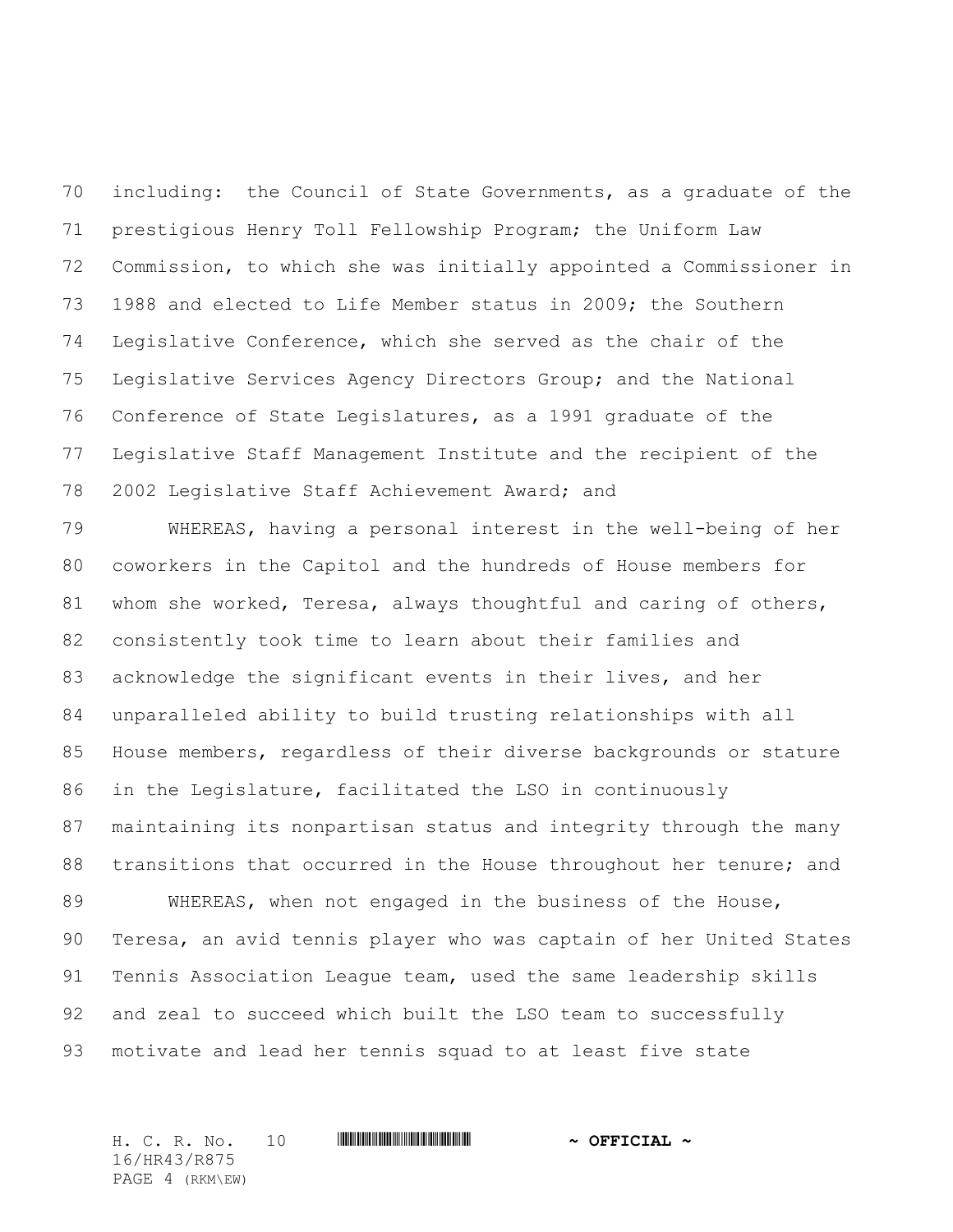championship wins that earned the players the rare opportunity to represent Mississippi in the USTA League regional playoffs; and WHEREAS, over the years, Teresa has selflessly volunteered countless hours working to better her community and state as a member of the Community Foundation of Greater Jackson, a board member and president of the Tri-County Community Tennis Association and a board member and vice-president of the Mississippi Tennis Association; and

 WHEREAS, in 2010, the Jackson Convention and Visitors Bureau selected Teresa to receive the Hometown Hero Award, an honor presented to her in recognition of her exceptional leadership of the tennis community in securing a location and hosting the 2009-2010 USTA Southern Sectional Mixed Doubles Championship Tournament in the Jackson area, an event which brought hundreds of visitors to the area, creating a positive economic impact for Hinds, Madison and Rankin Counties; and

 WHEREAS, while her decision to officially say goodbye to the Mississippi House of Representatives was not made lightly, Teresa and her husband, Larry –- the true love of her life who, for over 32 years, has been her number one supporter, encourager, calming influence through stormy times, source of joy and laughter with his quick-witted sense of humor, and endless provider of delectable meals -- are enjoying traveling and spending much more time with their family and many friends, and they especially

H. C. R. No. 10 **. AND AND AN AND AN AND AN AND AN AND AN AND AN AND AN AND AN AND AN AND AN AN AND AN AND AN** 16/HR43/R875 PAGE 5 (RKM\EW)